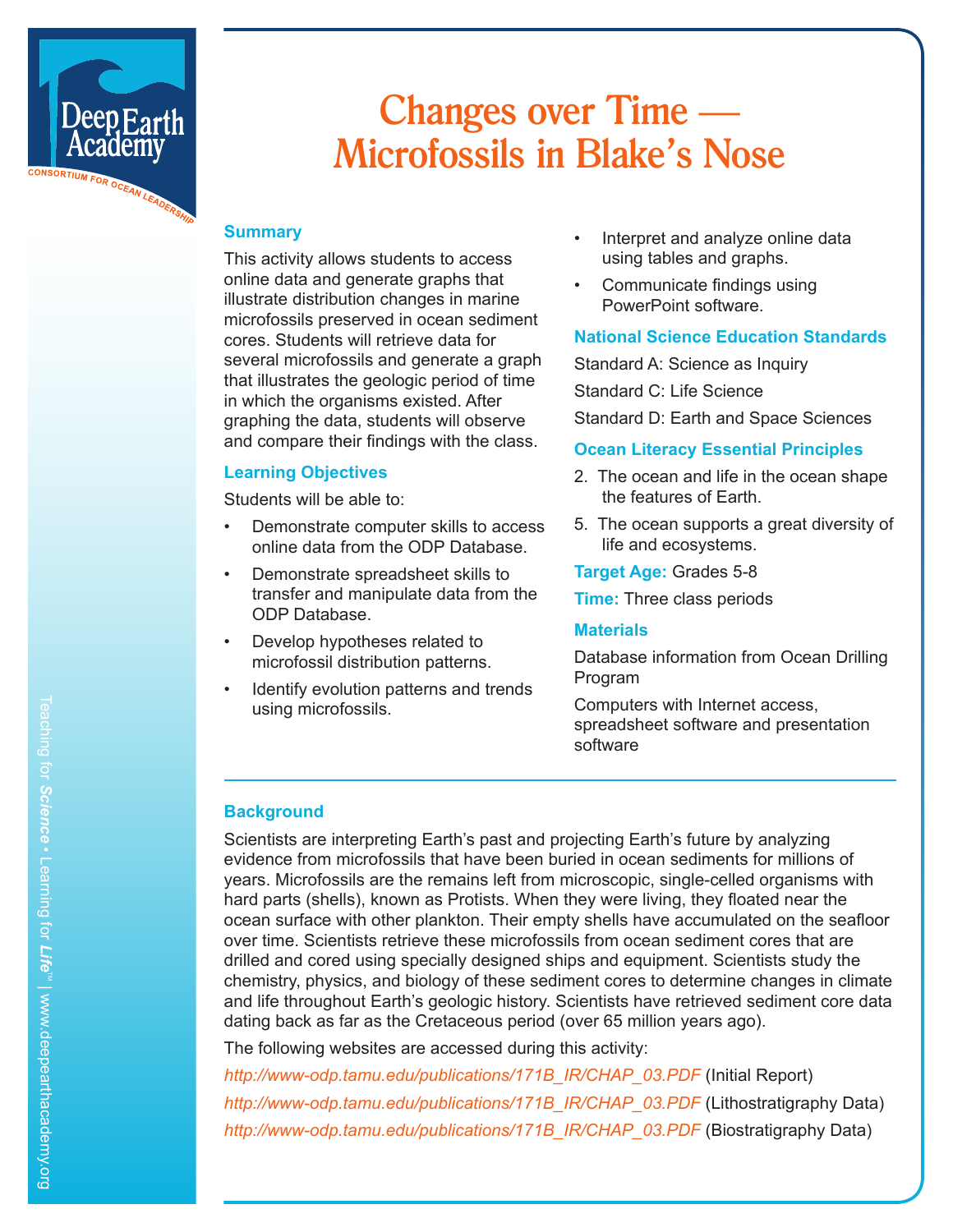#### **Background** *(continued)*

*http://iodp.tamu.edu/database/coreimages.html* (Photos of Core) *http://iodp.tamu.edu/janusweb/general/dbtable.cgi?leg=171&site=1049* (Inventory of Core Data) *www.chronos.org* (Microfossil Database) *http://www.oceanleadership.org/education/deep-earth-academy/educators/classroom-activities/a-bit-ofengineering/* (Ocean Drilling Info)

*http://www.scotese.com/* (Paleogeographic Maps and Geologic Time Information) *http://www.ucmp.berkeley.edu/exhibits/geologictime.php* (Geologic Time Information)

#### **What to do**

#### **Prior to Day One**

- 1. Students should have an understanding of changes in landforms over time. Students should also have developed skills for accessing online data and transferring this data to a spreadsheet. A review of ocean sediment coring and drilling will also be helpful to students in understanding how the data presented in this activity is recovered. Information and videos describing this process can be found at the following website: *http:// www.oceanleadership.org/education/deepearth-academy/educators/classroom-activities/ a-bit-of-engineering/*
- 2. Display a list of planktonic foraminifera (shown below) for students to select one species.
	- a. *Morozovella lehneri*
	- b. *Morozovella aragonensis*
	- c. *Morozovella formosa formosa*
	- d. *Morozovella marginodentata*
	- e. *Morozovella velascoensis*
	- f. *Globanomalina pseudomenardii*
	- g. *Acarinina soldadoensis*
	- h. *Morozovella conicotruncata*
	- i. *Parasubbotina varianta*
	- j. *Parvularugoglobigerina eugubina*
	- k. *Abathomphalus mayaroensis*
	- l. *Contusotruncana contusa*
	- m. *Racemiguembelina fructicosa*
	- n. *Ticinella primula*
	- o. Note that other microfossils are listed in the document but the "forams" listed above have provided "time markers" for this core sample.

#### **Day One: Activity Introduction**

- 1. Introduce this activity by showing students the location of the Blake Nose drilling site on a world map.
	- a. Distribute Table 5: Planktonic Foraminifera Distribution in Hole 1049A (page 17 in the *Initial Report*) and use an example species to demonstrate how students should interpret the table to locate information about their species. Students should feel comfortable using the table and key before continuing the activity. (Providing a list of steps for generating a spreadsheet may also be helpful for students.)



*Location map for the Blake Nose.*

- 2. **Computer Lab:** Guide students to the ODP Database and instruct them to locate the Initial Report from Leg 171, Site 1049, Hole A of Blake Nose. Provide students with a rubric to assist them. The rubric should include the following:
- a. Create a spreadsheet to record the different periods of geologic time (Age) in which your organism existed and the depth of the sediment (mbsf = meters below seafloor) where your organism was found.

Teaching for

*Science*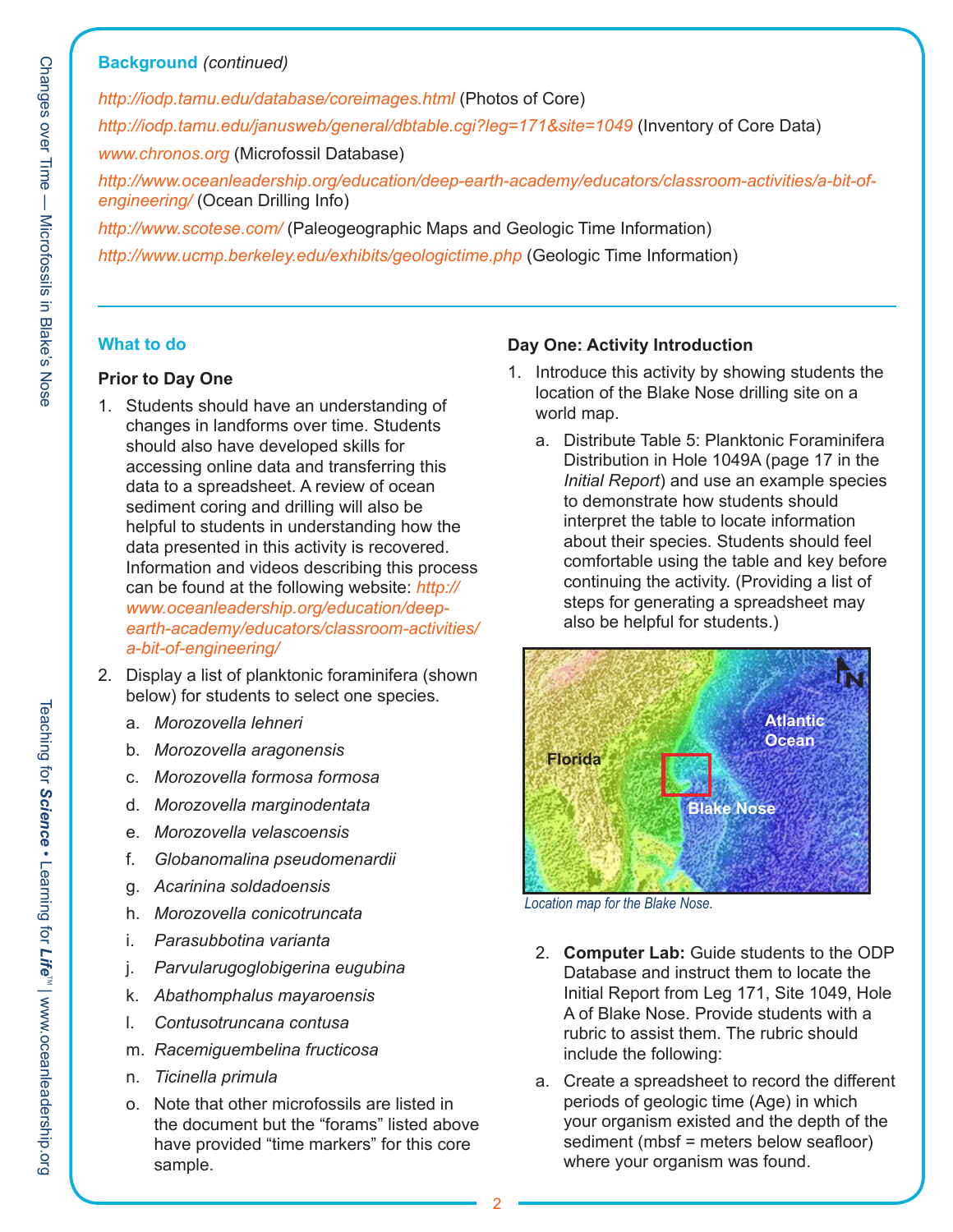- Changes over Time Microfossils in Blake's Nose
- b. Generate a graph that illustrates the geologic time periods in which your organism lived and the depth of the sediment core where your organism was found. This is called an Age-Depth Plot.
- c. Print a copy of your graph to display during class.
- d. **Graphing Tips**: Select Format Y-axis and set all Y-axis values to reverse order and to the following coordinates:  $Min = 0$ ; Max  $= 180$ ; Major  $= 20$ ; Minor  $= 4$ . Omit the Legend.

#### **Day Two**

- I. Paste each graph side-by-side in the classroom. Display graphs to encourage student observations for the following:
	- a. Changes in microfossils as depth below seafloor increased.
	- b. Reappearance of family groups (Genus), but different species.
	- c. Predictions:
		- i. Oldest fossils to most recent
		- ii. Age predictions based on core depth.
- 2. **Class Discussion:** Facilitate a class discussion using the graphs. Include the following in the discussion:
	- a. Coexistence and absence of different planktonic foraminifera species.
	- b. Beginning of species (First Occurrence = FO); life span of species; extinction of species (Last Occurrence = LO).
	- c. Changes in population diversity (number of species).
	- d. Age projections of microfossils; predictions based on Law of Superposition.
- e. Factors affecting depth of sediment:
	- i. Sedimentation rate
	- ii. Compaction of seafloor
	- iii. Disturbances to the seafloor sediment.

### **Days Three to Five**

- 1. **Research:** Have students research one species of planktonic foraminifera to test their hypothesis of the age of the microfossil and to determine the geologic time period in which their microfossil existed. Students will use the ODP Database and Internet research skills to identify and illustrate the following:
	- a. An illustration of the species.
	- b. A geologic time chart illustrating the correct time period in which the species lived (including eon, era, period, epoch, and age). The First Occurrence (FO) and Last Occurrence (LO) from the ODP Database should be noted. Some species do not have both occurrence intervals noted in the database.
	- c. An illustration of Earth's environment during the identified time frame.
	- d. An illustration of Earth's tectonic landscape during the identified time frame.
	- e. A graph illustrating coexistence with other microfossils explored during this activity.
	- f. The sources cited for this investigation.
- 2. **Communication:** Have students present their findings to the class using PowerPoint software. Encourage class discussion to clarify correlations and variances between findings from each research team.

*Activity submitted by Miriam Sutton (School of Rock 2007), Newport Middle School, Newport, North Carolina.*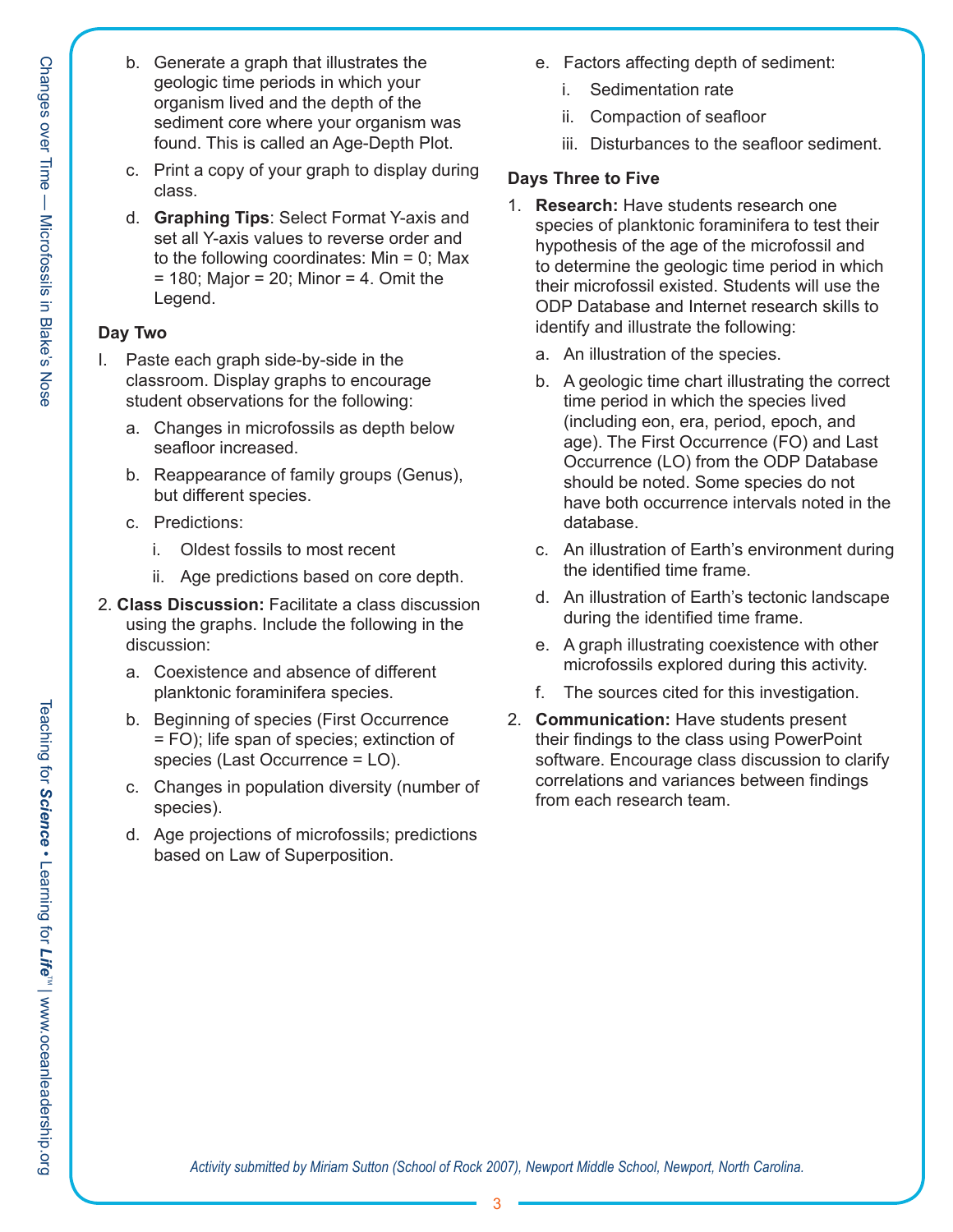#### *Data used in this activity are shown in the table below:*

| <b>Species</b>                 | <b>Depth of Sediment</b><br>(meters below<br>below seafloor) | <b>Depth of Sediment</b><br>(meters below<br>below seafloor) | <b>Last Occurrence</b><br>(millions of years ago) |
|--------------------------------|--------------------------------------------------------------|--------------------------------------------------------------|---------------------------------------------------|
| Morozovella lehneri            | 40.09                                                        | 43.5                                                         | 40.1                                              |
| Morozovella aragonensis        | 49.56                                                        | 52.3                                                         | 43.6                                              |
| Morozovella formosa formosa    | 73.14                                                        | 54.0                                                         | 50.4                                              |
| Morozovella marginodentata     | 89.11                                                        |                                                              | 52.5                                              |
| Morozovella velascoensis       | 100.08                                                       | 60.0                                                         | 54.7                                              |
| Globanomalina pseudomenardii   | 100.08                                                       | 59.2                                                         | 55.9                                              |
| Acarinina soldadoensis         | 100.08                                                       | 56.6                                                         | 49.0                                              |
| Morozovella conicotruncata     | 100.29                                                       | 60.9                                                         | 58.1                                              |
| Parasubbotina varianta         | 105.93                                                       | 63.0                                                         | 59.2                                              |
| Parvularugoglobigerina eugbina | 125.71                                                       | 64.97                                                        | 64.7                                              |
| Abathomphalus mayaroensis      | 137.95                                                       | 68.3                                                         | 65.0                                              |
| Contusotruncana contusa        | 137.95                                                       | 69.6                                                         | 65.0                                              |
| Racemiguembelina fructicosa    | 142.39                                                       | 69.6                                                         | 65.0                                              |
| Ticinella primula              | 150.93                                                       | 109.0                                                        | 99.0                                              |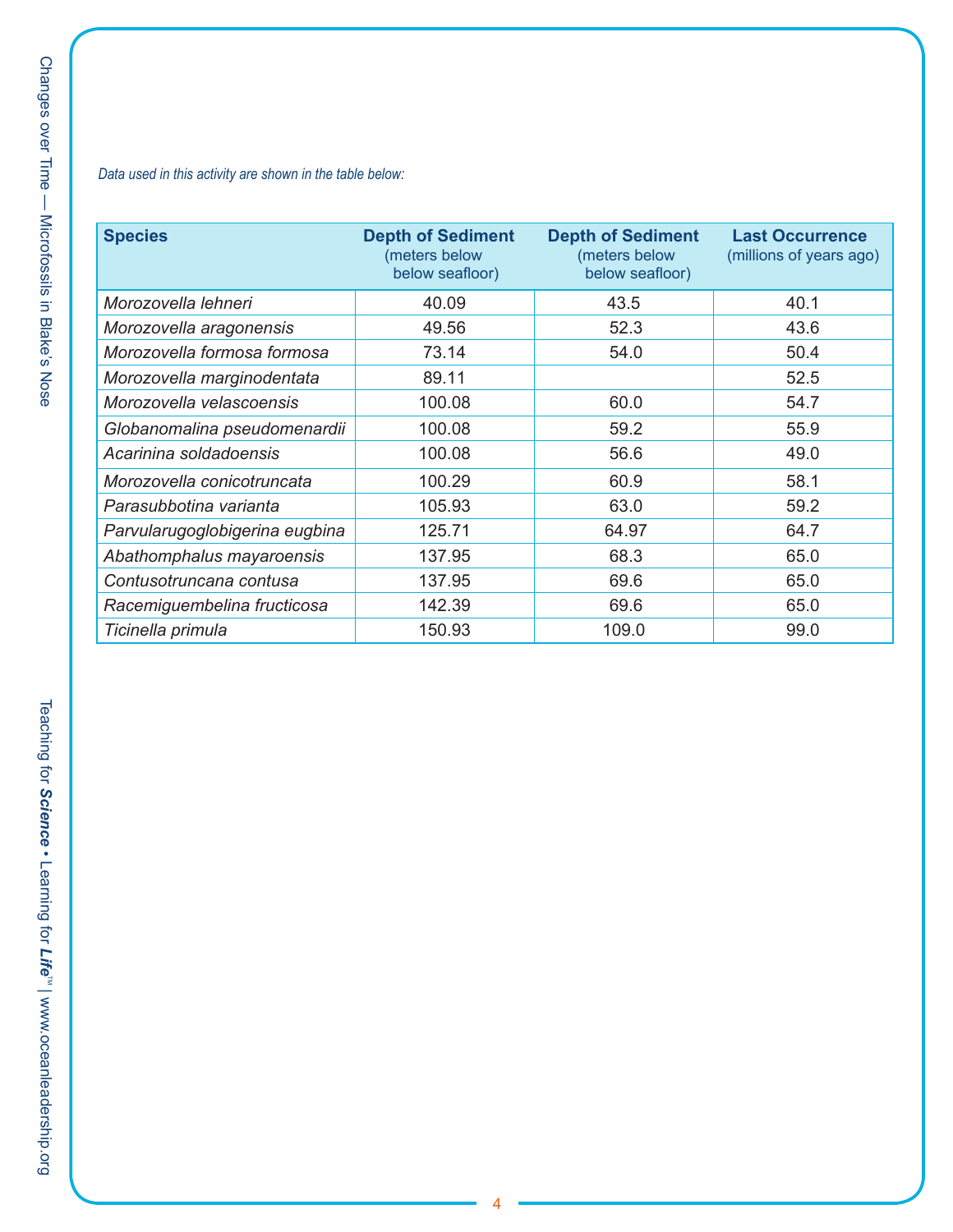Teaching for *Science* • Learning for Teaching for Science . Learning for Life<sup>rs</sup> | www.oceanleadership.org  $\Gamma$  hearing formulation on  ${\bf S}$  and  ${\bf S}$  and  ${\bf S}$  are  ${\bf S}$  . The summanism of  ${\bf S}$  is  ${\bf S}$  in  ${\bf S}$  and  ${\bf S}$  is  ${\bf S}$  is  ${\bf S}$  . Then  $\Gamma$  is  ${\bf S}$  is  ${\bf S}$  and  ${\bf S}$  and  ${\bf S}$  and  ${\bf S}$  is  ${\bf S}$  is

Notes: Abundance: A = abundant; R = rare; F = few; P = present. Preservation: G = good; M = moderate; P = poor; VG = very good. Notes: Abundance: A = abundant; R = rare; F = tew; P = present. Preservation: G = good; M = moderate; P = poor; VG = very good.

| Pla<br>Pla<br>Pla<br>E12<br>E12<br>E12<br>E12-P11<br>.≈<br>A. mayaroensis<br>A. mayaroensis<br>Pib<br>Plc<br>Р3а<br>P4a-P4b<br>ΞI<br>P6-P7<br>P8-P7<br>$01d - 6d$<br>$01d - 6d$<br>$01d - 6d$<br>fructicosa<br>Zone<br>71B-1049A-<br>interval (cm)<br>Core, section,<br>OCX8<br><b>SH-CC</b><br>7H-CC<br><b>HECC</b><br>4H-5<br>OCH6<br>4H-3<br>CCC<br>20X-CC<br>$D - X0$<br>21X.<br>19X-CC<br>$8X-4, 16-18$<br>I8X-4, 10-12<br><b>ISX-CC</b><br>14X-CC<br><b>GHCC</b><br>12X-CC<br>8X-3, 65-67<br>$O - X9$<br>7X-2, 3-10<br>7X-CC<br>$17X-2$ , $22-24$<br>$17X-2$ , 40-42<br>(rmbsf)<br>105.93<br>100.29<br>$0.53338$<br>$0.0000$<br>(61.49)<br>[50.93<br>142.39<br>138.90<br>137.95<br>125.34<br>124.12<br>Depth<br>138.96<br>128.46<br>L25.71<br>59.06<br>60.04<br>60.83<br>49.56<br>40.09<br>36.75<br>Abundance<br><b>&gt;&gt;&gt;&gt;&gt;&gt;&gt;&gt;&gt;&gt;&gt;&gt;&gt;&gt;&gt;&gt;&gt;&gt;&gt;&gt;&gt;&gt;&gt;&gt;&gt;&gt;&gt;</b><br>oogooogoggggzezzoozzooooo<br>Preservation<br>Globigerinelloides algerianus<br>₩<br>Globigerinelloides ferreolensis<br>뇌지<br>Hedbergella delrioensis<br>FFR<br>Hedbergella trocoidea<br>HΣ<br>Hedbergella planispira<br>≂<br>Ticinella primula<br>⋗<br>Contusotruncana fornicata<br>H<br>Globigerinelloides prairiehillensis<br>₩<br>₩<br>Globigerinelloides subcarinatus<br>₩<br>ᆔ<br>Globotruncana aegyptiaca<br>πĸ<br>᠊ᡆ<br>Globotruncana arca<br>H<br>≂<br>Globotruncana dupeublei<br>₩<br>₩<br>≂<br>Globotruncana falsostuarti<br>アヒス<br>Globotruncana linneiana<br>₩<br>Globotruncanella petaloidea<br>≂<br>ヌェヌ<br>Globotruncanita stuarti<br>H<br>⋗<br>Gublerina acuta<br>₩<br>₩<br>Hedbergella monmouthensis<br>ᇦ<br>Heterohelix globulosa<br>⋗<br>⋗<br>Laeviheterohelix glabrans<br>᠊ᡆ<br>Planoglobulina multicamerata<br>H<br>H<br>Pseudotextularia nuttalli<br>뇌피피<br>H<br>Racemiguembelina fructicosa<br>アムスドム<br>Rugoglobigerina rotundata<br>$\stackrel{\scriptstyle{\text{H}}}{\scriptstyle{\text{K}}}$<br>Α<br>Rugoglobigerina rugosa<br>₩<br>H<br>Globotruncanita stuartiformis<br>π≺<br>H<br>Abathomphalus mayaroensis<br>ヤヤ<br>Contusotruncana contusa<br>ᆔ<br>Globotruncanella minuta<br>₩<br>Heterohelix punctulata<br>≂<br>Pseudoguembelina palpebra<br>ת ה<br>Pseudotextularia elegans<br>$\overline{\kappa}$<br>Globotruncana esnehensis<br>H<br>Heterohelix striata<br>H<br>Planoglobulina acervulinoides<br>H<br>Rosita plicata<br>Δ<br>Rugoglobigerina hexacamerata<br>H<br>Chiloguembelina midwayensis<br>マブブブ<br>Eoglobigerina edita<br>הנהב<br>Eoglobigerina eobulloides<br>エブタブ<br>Globoconusa daubjergensis<br>カロカロ<br>Guembelitria cretacea<br>エヌヌ<br>Parasubbotina pseudobulloides<br>ユコママア<br>Parvularugoglobigerina eugubina<br>ヒアド | Aptran<br>Aptian<br><b>Albian</b><br>Maastrichtian<br>early Eocene<br>Eocene<br>Eocene<br>Eocene<br>niddle Eocene<br>Maastrichtian<br>sarly Paleocene<br>sarly Paleocene<br>early Paleocene<br>sarly Paleocene<br>erly Eocene<br>niddle Eocene<br>niddle Eocene<br>niddle Eocene<br>niddle Eocene<br>niddle Eocene<br>Maastrichtian<br>Maastrichtian<br>Maastrichtian<br>arly Paleocene<br>ate Paleocene<br>ate Paleocene | Age                      |
|----------------------------------------------------------------------------------------------------------------------------------------------------------------------------------------------------------------------------------------------------------------------------------------------------------------------------------------------------------------------------------------------------------------------------------------------------------------------------------------------------------------------------------------------------------------------------------------------------------------------------------------------------------------------------------------------------------------------------------------------------------------------------------------------------------------------------------------------------------------------------------------------------------------------------------------------------------------------------------------------------------------------------------------------------------------------------------------------------------------------------------------------------------------------------------------------------------------------------------------------------------------------------------------------------------------------------------------------------------------------------------------------------------------------------------------------------------------------------------------------------------------------------------------------------------------------------------------------------------------------------------------------------------------------------------------------------------------------------------------------------------------------------------------------------------------------------------------------------------------------------------------------------------------------------------------------------------------------------------------------------------------------------------------------------------------------------------------------------------------------------------------------------------------------------------------------------------------------------------------------------------------------------------------------------------------------------------------------------------------------------------------------------------------------------------------------------------------------------------------------------------------------------------------------------------------------------------------------------------------------------------------------------------------------------------------------------------------------|---------------------------------------------------------------------------------------------------------------------------------------------------------------------------------------------------------------------------------------------------------------------------------------------------------------------------------------------------------------------------------------------------------------------------|--------------------------|
|                                                                                                                                                                                                                                                                                                                                                                                                                                                                                                                                                                                                                                                                                                                                                                                                                                                                                                                                                                                                                                                                                                                                                                                                                                                                                                                                                                                                                                                                                                                                                                                                                                                                                                                                                                                                                                                                                                                                                                                                                                                                                                                                                                                                                                                                                                                                                                                                                                                                                                                                                                                                                                                                                                                      | R. fructicosa<br>  C. gansseri-G. falsosnurti<br>  H. grmadnikae<br>  G. algerianus                                                                                                                                                                                                                                                                                                                                       |                          |
|                                                                                                                                                                                                                                                                                                                                                                                                                                                                                                                                                                                                                                                                                                                                                                                                                                                                                                                                                                                                                                                                                                                                                                                                                                                                                                                                                                                                                                                                                                                                                                                                                                                                                                                                                                                                                                                                                                                                                                                                                                                                                                                                                                                                                                                                                                                                                                                                                                                                                                                                                                                                                                                                                                                      |                                                                                                                                                                                                                                                                                                                                                                                                                           |                          |
|                                                                                                                                                                                                                                                                                                                                                                                                                                                                                                                                                                                                                                                                                                                                                                                                                                                                                                                                                                                                                                                                                                                                                                                                                                                                                                                                                                                                                                                                                                                                                                                                                                                                                                                                                                                                                                                                                                                                                                                                                                                                                                                                                                                                                                                                                                                                                                                                                                                                                                                                                                                                                                                                                                                      |                                                                                                                                                                                                                                                                                                                                                                                                                           |                          |
|                                                                                                                                                                                                                                                                                                                                                                                                                                                                                                                                                                                                                                                                                                                                                                                                                                                                                                                                                                                                                                                                                                                                                                                                                                                                                                                                                                                                                                                                                                                                                                                                                                                                                                                                                                                                                                                                                                                                                                                                                                                                                                                                                                                                                                                                                                                                                                                                                                                                                                                                                                                                                                                                                                                      |                                                                                                                                                                                                                                                                                                                                                                                                                           |                          |
|                                                                                                                                                                                                                                                                                                                                                                                                                                                                                                                                                                                                                                                                                                                                                                                                                                                                                                                                                                                                                                                                                                                                                                                                                                                                                                                                                                                                                                                                                                                                                                                                                                                                                                                                                                                                                                                                                                                                                                                                                                                                                                                                                                                                                                                                                                                                                                                                                                                                                                                                                                                                                                                                                                                      |                                                                                                                                                                                                                                                                                                                                                                                                                           |                          |
|                                                                                                                                                                                                                                                                                                                                                                                                                                                                                                                                                                                                                                                                                                                                                                                                                                                                                                                                                                                                                                                                                                                                                                                                                                                                                                                                                                                                                                                                                                                                                                                                                                                                                                                                                                                                                                                                                                                                                                                                                                                                                                                                                                                                                                                                                                                                                                                                                                                                                                                                                                                                                                                                                                                      |                                                                                                                                                                                                                                                                                                                                                                                                                           |                          |
|                                                                                                                                                                                                                                                                                                                                                                                                                                                                                                                                                                                                                                                                                                                                                                                                                                                                                                                                                                                                                                                                                                                                                                                                                                                                                                                                                                                                                                                                                                                                                                                                                                                                                                                                                                                                                                                                                                                                                                                                                                                                                                                                                                                                                                                                                                                                                                                                                                                                                                                                                                                                                                                                                                                      |                                                                                                                                                                                                                                                                                                                                                                                                                           |                          |
|                                                                                                                                                                                                                                                                                                                                                                                                                                                                                                                                                                                                                                                                                                                                                                                                                                                                                                                                                                                                                                                                                                                                                                                                                                                                                                                                                                                                                                                                                                                                                                                                                                                                                                                                                                                                                                                                                                                                                                                                                                                                                                                                                                                                                                                                                                                                                                                                                                                                                                                                                                                                                                                                                                                      |                                                                                                                                                                                                                                                                                                                                                                                                                           |                          |
|                                                                                                                                                                                                                                                                                                                                                                                                                                                                                                                                                                                                                                                                                                                                                                                                                                                                                                                                                                                                                                                                                                                                                                                                                                                                                                                                                                                                                                                                                                                                                                                                                                                                                                                                                                                                                                                                                                                                                                                                                                                                                                                                                                                                                                                                                                                                                                                                                                                                                                                                                                                                                                                                                                                      |                                                                                                                                                                                                                                                                                                                                                                                                                           |                          |
|                                                                                                                                                                                                                                                                                                                                                                                                                                                                                                                                                                                                                                                                                                                                                                                                                                                                                                                                                                                                                                                                                                                                                                                                                                                                                                                                                                                                                                                                                                                                                                                                                                                                                                                                                                                                                                                                                                                                                                                                                                                                                                                                                                                                                                                                                                                                                                                                                                                                                                                                                                                                                                                                                                                      |                                                                                                                                                                                                                                                                                                                                                                                                                           |                          |
|                                                                                                                                                                                                                                                                                                                                                                                                                                                                                                                                                                                                                                                                                                                                                                                                                                                                                                                                                                                                                                                                                                                                                                                                                                                                                                                                                                                                                                                                                                                                                                                                                                                                                                                                                                                                                                                                                                                                                                                                                                                                                                                                                                                                                                                                                                                                                                                                                                                                                                                                                                                                                                                                                                                      |                                                                                                                                                                                                                                                                                                                                                                                                                           |                          |
|                                                                                                                                                                                                                                                                                                                                                                                                                                                                                                                                                                                                                                                                                                                                                                                                                                                                                                                                                                                                                                                                                                                                                                                                                                                                                                                                                                                                                                                                                                                                                                                                                                                                                                                                                                                                                                                                                                                                                                                                                                                                                                                                                                                                                                                                                                                                                                                                                                                                                                                                                                                                                                                                                                                      |                                                                                                                                                                                                                                                                                                                                                                                                                           |                          |
|                                                                                                                                                                                                                                                                                                                                                                                                                                                                                                                                                                                                                                                                                                                                                                                                                                                                                                                                                                                                                                                                                                                                                                                                                                                                                                                                                                                                                                                                                                                                                                                                                                                                                                                                                                                                                                                                                                                                                                                                                                                                                                                                                                                                                                                                                                                                                                                                                                                                                                                                                                                                                                                                                                                      |                                                                                                                                                                                                                                                                                                                                                                                                                           |                          |
|                                                                                                                                                                                                                                                                                                                                                                                                                                                                                                                                                                                                                                                                                                                                                                                                                                                                                                                                                                                                                                                                                                                                                                                                                                                                                                                                                                                                                                                                                                                                                                                                                                                                                                                                                                                                                                                                                                                                                                                                                                                                                                                                                                                                                                                                                                                                                                                                                                                                                                                                                                                                                                                                                                                      |                                                                                                                                                                                                                                                                                                                                                                                                                           |                          |
|                                                                                                                                                                                                                                                                                                                                                                                                                                                                                                                                                                                                                                                                                                                                                                                                                                                                                                                                                                                                                                                                                                                                                                                                                                                                                                                                                                                                                                                                                                                                                                                                                                                                                                                                                                                                                                                                                                                                                                                                                                                                                                                                                                                                                                                                                                                                                                                                                                                                                                                                                                                                                                                                                                                      |                                                                                                                                                                                                                                                                                                                                                                                                                           |                          |
|                                                                                                                                                                                                                                                                                                                                                                                                                                                                                                                                                                                                                                                                                                                                                                                                                                                                                                                                                                                                                                                                                                                                                                                                                                                                                                                                                                                                                                                                                                                                                                                                                                                                                                                                                                                                                                                                                                                                                                                                                                                                                                                                                                                                                                                                                                                                                                                                                                                                                                                                                                                                                                                                                                                      |                                                                                                                                                                                                                                                                                                                                                                                                                           |                          |
|                                                                                                                                                                                                                                                                                                                                                                                                                                                                                                                                                                                                                                                                                                                                                                                                                                                                                                                                                                                                                                                                                                                                                                                                                                                                                                                                                                                                                                                                                                                                                                                                                                                                                                                                                                                                                                                                                                                                                                                                                                                                                                                                                                                                                                                                                                                                                                                                                                                                                                                                                                                                                                                                                                                      |                                                                                                                                                                                                                                                                                                                                                                                                                           |                          |
|                                                                                                                                                                                                                                                                                                                                                                                                                                                                                                                                                                                                                                                                                                                                                                                                                                                                                                                                                                                                                                                                                                                                                                                                                                                                                                                                                                                                                                                                                                                                                                                                                                                                                                                                                                                                                                                                                                                                                                                                                                                                                                                                                                                                                                                                                                                                                                                                                                                                                                                                                                                                                                                                                                                      |                                                                                                                                                                                                                                                                                                                                                                                                                           |                          |
|                                                                                                                                                                                                                                                                                                                                                                                                                                                                                                                                                                                                                                                                                                                                                                                                                                                                                                                                                                                                                                                                                                                                                                                                                                                                                                                                                                                                                                                                                                                                                                                                                                                                                                                                                                                                                                                                                                                                                                                                                                                                                                                                                                                                                                                                                                                                                                                                                                                                                                                                                                                                                                                                                                                      |                                                                                                                                                                                                                                                                                                                                                                                                                           |                          |
|                                                                                                                                                                                                                                                                                                                                                                                                                                                                                                                                                                                                                                                                                                                                                                                                                                                                                                                                                                                                                                                                                                                                                                                                                                                                                                                                                                                                                                                                                                                                                                                                                                                                                                                                                                                                                                                                                                                                                                                                                                                                                                                                                                                                                                                                                                                                                                                                                                                                                                                                                                                                                                                                                                                      |                                                                                                                                                                                                                                                                                                                                                                                                                           |                          |
|                                                                                                                                                                                                                                                                                                                                                                                                                                                                                                                                                                                                                                                                                                                                                                                                                                                                                                                                                                                                                                                                                                                                                                                                                                                                                                                                                                                                                                                                                                                                                                                                                                                                                                                                                                                                                                                                                                                                                                                                                                                                                                                                                                                                                                                                                                                                                                                                                                                                                                                                                                                                                                                                                                                      |                                                                                                                                                                                                                                                                                                                                                                                                                           |                          |
|                                                                                                                                                                                                                                                                                                                                                                                                                                                                                                                                                                                                                                                                                                                                                                                                                                                                                                                                                                                                                                                                                                                                                                                                                                                                                                                                                                                                                                                                                                                                                                                                                                                                                                                                                                                                                                                                                                                                                                                                                                                                                                                                                                                                                                                                                                                                                                                                                                                                                                                                                                                                                                                                                                                      |                                                                                                                                                                                                                                                                                                                                                                                                                           |                          |
|                                                                                                                                                                                                                                                                                                                                                                                                                                                                                                                                                                                                                                                                                                                                                                                                                                                                                                                                                                                                                                                                                                                                                                                                                                                                                                                                                                                                                                                                                                                                                                                                                                                                                                                                                                                                                                                                                                                                                                                                                                                                                                                                                                                                                                                                                                                                                                                                                                                                                                                                                                                                                                                                                                                      |                                                                                                                                                                                                                                                                                                                                                                                                                           |                          |
|                                                                                                                                                                                                                                                                                                                                                                                                                                                                                                                                                                                                                                                                                                                                                                                                                                                                                                                                                                                                                                                                                                                                                                                                                                                                                                                                                                                                                                                                                                                                                                                                                                                                                                                                                                                                                                                                                                                                                                                                                                                                                                                                                                                                                                                                                                                                                                                                                                                                                                                                                                                                                                                                                                                      |                                                                                                                                                                                                                                                                                                                                                                                                                           |                          |
|                                                                                                                                                                                                                                                                                                                                                                                                                                                                                                                                                                                                                                                                                                                                                                                                                                                                                                                                                                                                                                                                                                                                                                                                                                                                                                                                                                                                                                                                                                                                                                                                                                                                                                                                                                                                                                                                                                                                                                                                                                                                                                                                                                                                                                                                                                                                                                                                                                                                                                                                                                                                                                                                                                                      | ת ה                                                                                                                                                                                                                                                                                                                                                                                                                       | Woodringina claytonensis |

# Table 5. Planktonic foraminifer distribution in Hole 1049A. **Table 5. Planktonic foraminifer distribution in Hole 1049A.**